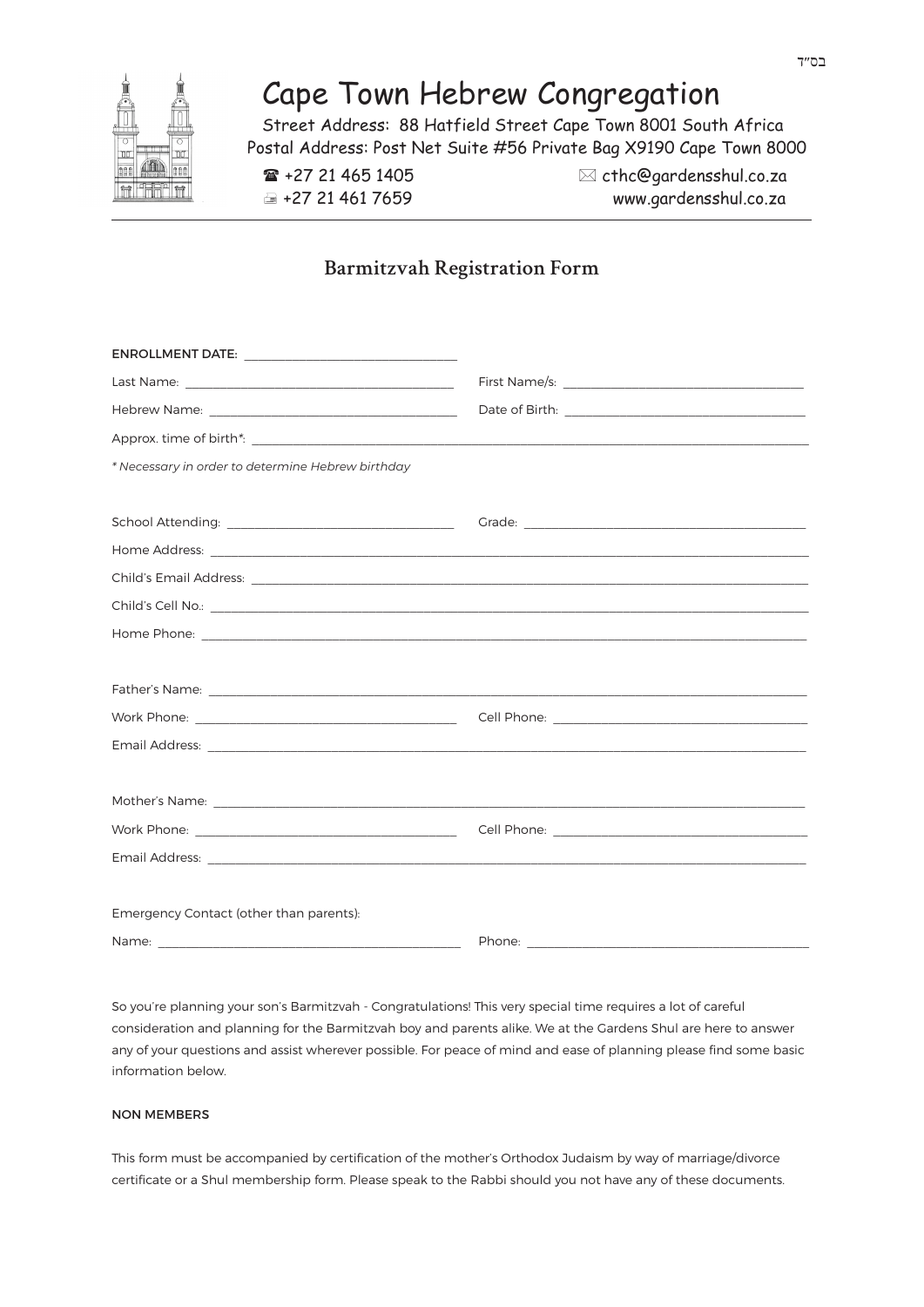Non members are encouraged to join the Shul as members - belonging to a Shul/community is an important part of developing a strong Jewish identity for our children, particularly at this special time in their lives.

The Bar Mitzvah fee for non members are R5 500.

#### **DECEPTION**

Please be aware that according to the ruling of the Beth Din of the Union of Orthodox Synagogues, and in the spirit of the Bar Mitzvah experience, the catering of a Bar Mitzvah reception/party/disco, regardless of venue, must be done by a Beth Din recognized caterer.

If the party is held on a Saturday night it needs to commence after the conclusion of Shabbat.

A copy of the Bar Mitzvah invitation must be submitted to the Shul office at least four weeks prior to the function with confirmation of the caterer. If there is a separate invitation for the disco/party this has to be submitted as well. It can be emailed to admin@gardensshul.co.za

If the Friday night dinner is not held at home it must be catered by a Beth Din recognized caterer.

Please keep in mind that there are certain periods in the Jewish calendar during which music may not be played. Please consult the Rabbi should you have any questions in this regard.

#### APPROPRIATE DRESS

Please be aware that our Shul is a sacred place and that casual or immodest clothes are inappropriate for the services. The Bar Mitzvah boy should ideally wear a jacket and tie or at the very least, a buttoned-down collared shirt, smart trousers and leather shoes. The family of the Bar Mitzvah should also endeavor to dress in a way befitting the sanctity of the Shul and should advise their guests to do likewise.

#### TALLIS AND TEFFILIN

Two of the most meaningful items you can give to your son for his bar mitzvah are tallis and teffilin. Unfortunately there are many unscrupulous people worldwide who sell invalid talleisim and teffilin and claim that they are kosher. There are many complicated and intricate details governing the production of these items so that they comply with Jewish Law. All boys are required to buy teffilin and talleisim; using hand-me-downs is unacceptable unless they have been checked by a sofer (scribe) approved by the Rabbi of the shul. Should you require assistance (financial or otherwise) to purchase a set of quality teffilin or a tallis, please speak to the Rabbi who will be most happy to point you in the right direction.

#### FIRST ALIYAH

Your son will have the opportunity to be called to the Torah on the first Monday or Thursday morning service after his 13th Hebrew birthday to receive his first aliyah. Friends and family are welcome to attend and photographs may be taken. If so desired, the family may sponsor the breakfast (approximately R500) following the service.

This is an opportunity for your son to get a feel for the "big day" in a relaxed setting. Please speak to the Rabbi to determine which day is best for the first aliyah.

#### **HERDEW**

Unless otherwise discussed with the Rabbi the Bar Mitzvah boy is expected to read his Maftir and Haftorah in Hebrew.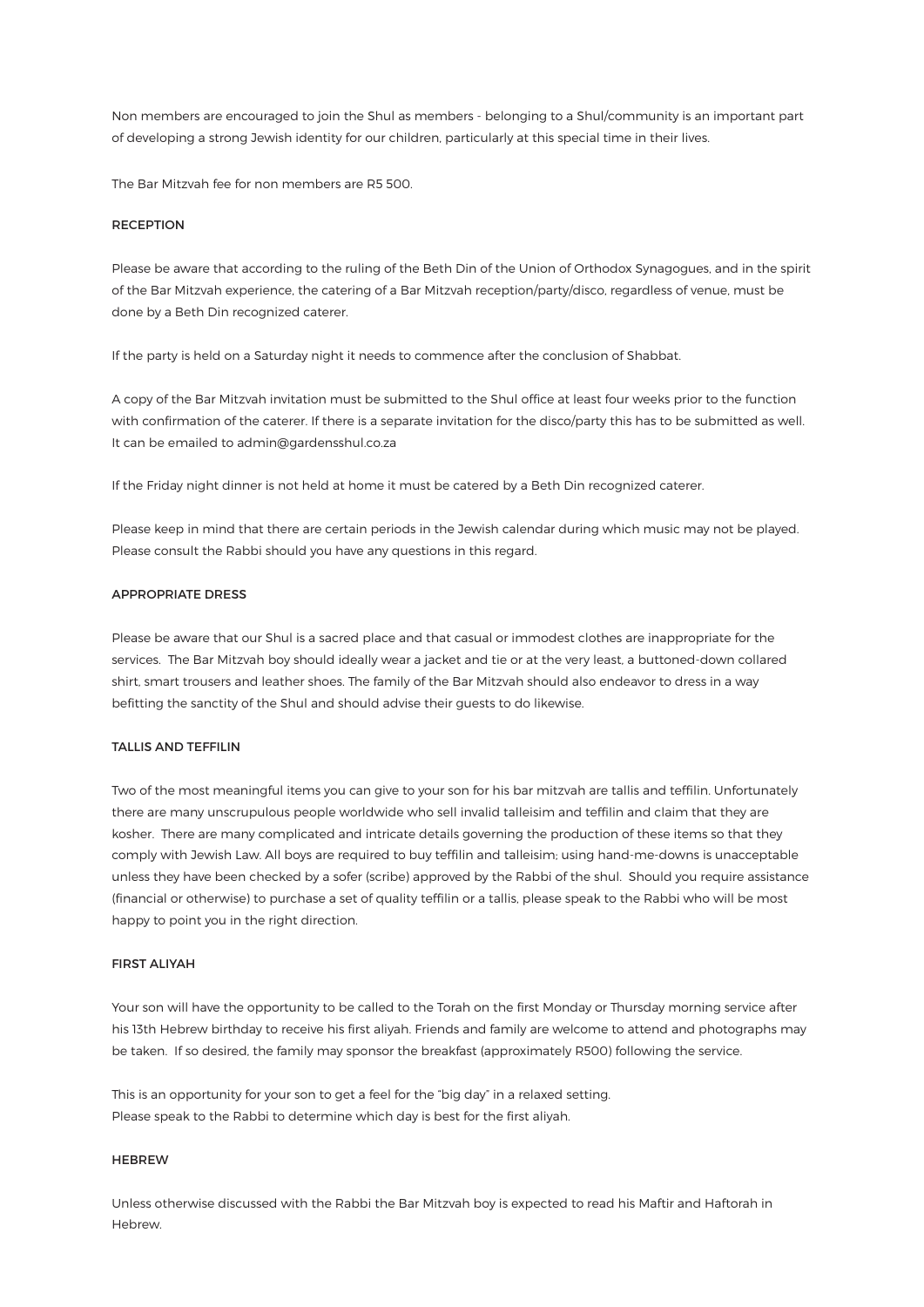#### EXTRA PARTICIPATION

In most cases the Bar Mitzvah will read the Maftir and Haftorah and recite the Kiddush during the Friday night service. Should you wish for your son to participate more fully in the service please consult with the Rabbi before discussing the issue with the Bar Mitzvah teacher to ascertain what can be added.

We encourage the boys to share a short reflection and lesson from their portion before the Rabbi's sermon. The Bar Mitzvah teacher can help in this regard. Usually this will be preceded by the Bar Mitzvah boys prayer that the Bar Mitzvah teacher will provide.

Some boys also lead a part of the Thursday morning service before the Bar Mitzvah. Please speak to the Rabbi should you wish your son to do so.

# ATTENDANCE AT SHUL

Please note that your son is expected to attend:

- Friday night services for at least two months prior to his Bar Mitzvah.
- Shabbat morning services at least one month prior to the Bar Mitzvah to familiarise himself with the service.
- For at least four weeks prior to the Bar Mitzvah your son is required to attend the Thursday morning shacharit service at Shul in order to learn and become adept at putting on tallis and teffilin. Herzlia School has assured us that they will not penalise boys who come a bit late after attending Shul. The service commences at 7am and is usually finished by 8am. It is desirable for dads to attend together with their sons so as to set a positive example.

#### ALIYOT

Our Shul is, thank G-d, blessed with many simchos throughout the year. It is therefore possible that you will share your Bar Mitzvah service with other celebrants.

We consequently ask you to forward to us at your earliest convenience a list of men whom you would like to receive aliyot so that we can determine how many places are available. This should be done in liaison with the President/Vice President and the Rabbi and finalised at least two weeks before the actual Bar Mitzvah.

It is customary to pledge a contribution to the Shul in merit of the Aliyah. Should you wish your honorees not to be asked for a contribution you have the option to 'buy the Bimah' on their behalf. The amount is left up to your discretion and can range anywhere from R1800 – R18 000+.

# BROCHA

The Shul Brocha following the service can either be catered 'in-house' or by an outside caterer e.g. Café Riteve who are situated on the Shul campus. When sponsoring the Brocha please bear in mind that it includes the Shul regulars.

Please contact the Shul office 021 465 1405 should you wish the Shul to cater the Brocha. Please note that the Shul is not in the catering business and while it provides a lovely spread it works off a standard menu.

Should you require financial assistance with the Brocha or any other aspect of the Bar Mitzvah, please speak to the President/Vice President who will be happy to assist you confidentially. All discussions regarding the Brocha and payment therefor, must be made at least two weeks prior to the actual Brocha. This is to facilitate the purchasing of the fodd by our in house caterer timeously.